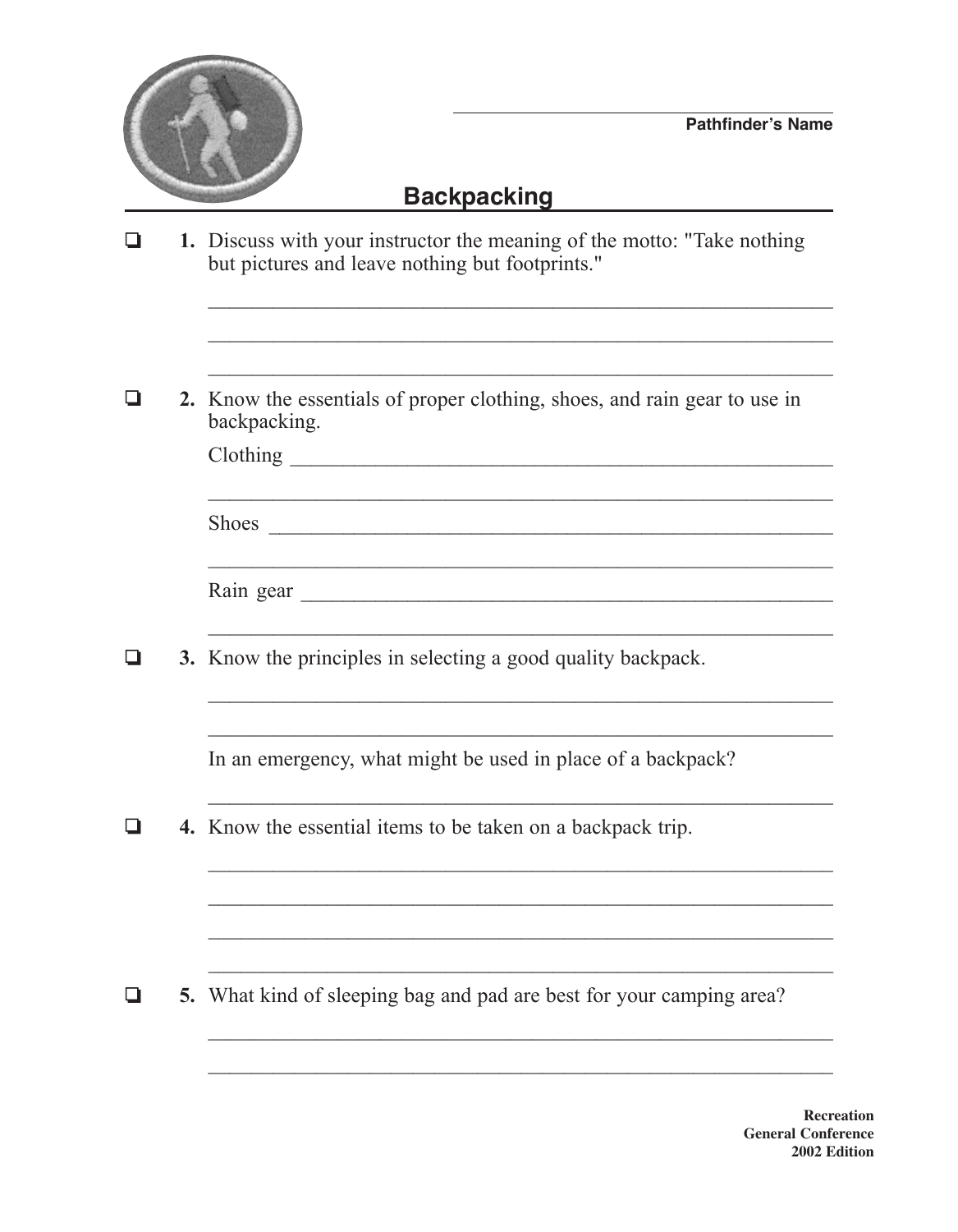Know at least three kinds of each that are available.

|   | <b>Sleeping Bags</b>                        | Pads |
|---|---------------------------------------------|------|
|   |                                             |      |
|   |                                             |      |
|   | $\mathbf{3}$                                |      |
| ❏ | <b>6.</b> Know how to pack a pack properly. |      |

❏ **7.** What types of food are best for backpacking?

Visit a grocery store and list the foods found there that are suitable for backpacking. With your instructor:

 $\mathcal{L}_\text{max}$  , and the contract of the contract of the contract of the contract of the contract of the contract of the contract of the contract of the contract of the contract of the contract of the contract of the contr

- **a.** Prepare a menu for a weekend backpack trip using foods obtained from a grocery store. (Complete Chart #1)
- **b.** Learn the techniques of measuring, packaging, and labeling back pack foods for your trip.
- **c.** Make a trail snack.
- ❏ **8.** Know the prevention and symptoms of, and the first aid for: (Complete Chart  $#2$ )<br>**a.** Sunburn
	- **a.** Sunburn **f.** Heat exhaustion
	- **b.** Blisters **g.** Snake bite
	-

 $\_$  , and the set of the set of the set of the set of the set of the set of the set of the set of the set of the set of the set of the set of the set of the set of the set of the set of the set of the set of the set of th

- 
- **c.** Frostbite **h.** Cramps<br>**d.** Hypothermia **h.** Dehydration **d.** Hypothermia **i.**
- **e.** Heat stroke
- ❏ **9.** Have a first aid kit in your pack and know how to use it.
- ❏ **10.** According to your weight, what is the maximum number of pounds you should be allowed to carry?
- ❏ **11.** Know three ways to find direction without a compass. Demonstrate at least two.
	- **1.** \_\_\_\_\_\_\_\_\_\_\_\_\_\_\_\_\_\_\_\_\_\_\_\_\_\_\_\_\_\_\_\_\_\_\_\_\_\_\_\_\_\_\_\_\_\_\_\_\_\_\_\_\_\_\_\_

 $\mathcal{L}_\text{max}$  and the contract of the contract of the contract of the contract of the contract of the contract of

- **2.** \_\_\_\_\_\_\_\_\_\_\_\_\_\_\_\_\_\_\_\_\_\_\_\_\_\_\_\_\_\_\_\_\_\_\_\_\_\_\_\_\_\_\_\_\_\_\_\_\_\_\_\_\_\_\_\_
- **3.** \_\_\_\_\_\_\_\_\_\_\_\_\_\_\_\_\_\_\_\_\_\_\_\_\_\_\_\_\_\_\_\_\_\_\_\_\_\_\_\_\_\_\_\_\_\_\_\_\_\_\_\_\_\_\_\_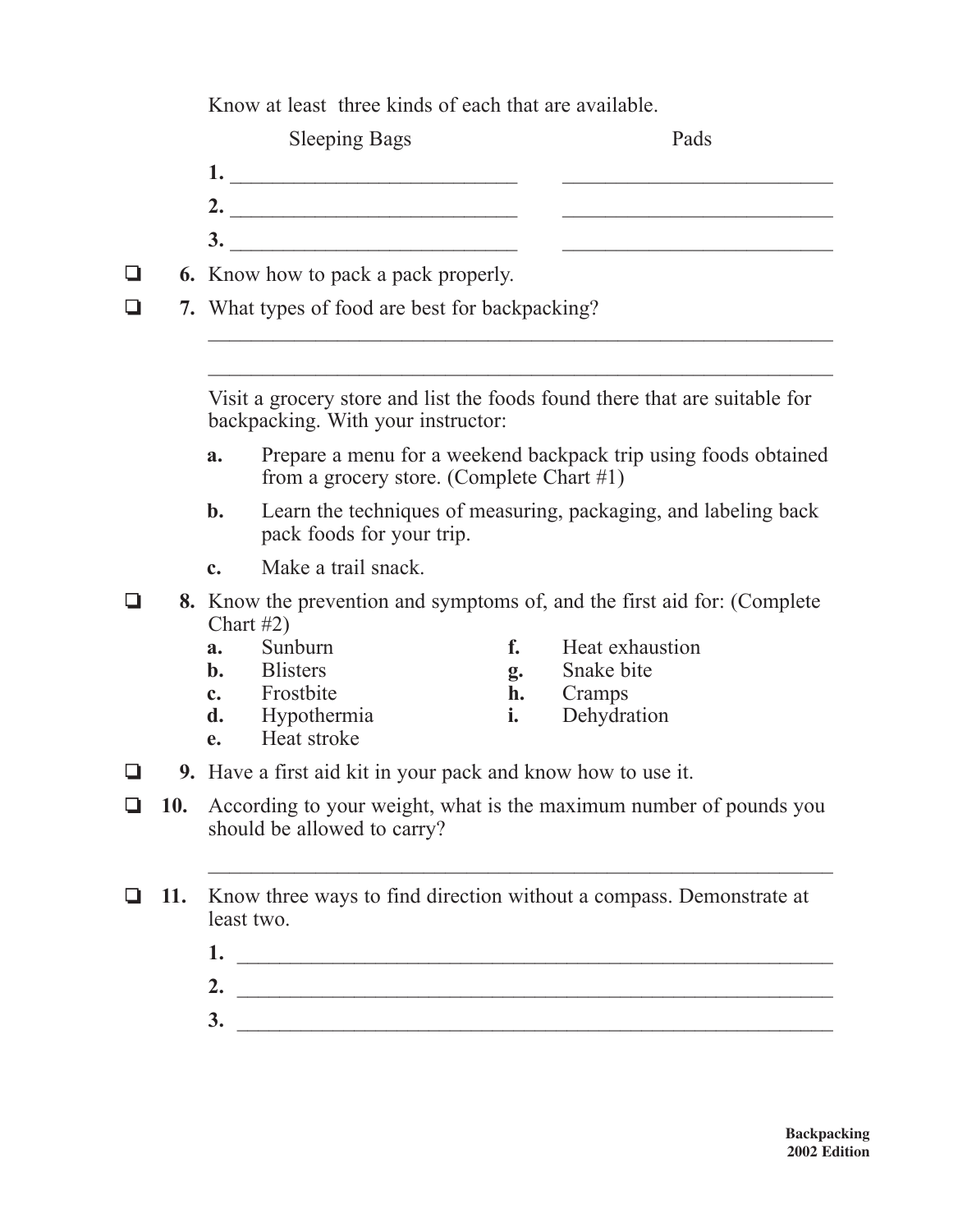- ❏ **12.** Show the proper way to put on and take off a backpack alone and with a partner.
- ❏ **13.** Participate in a weekend backpack trip of at least five miles (8 km) to a site not accessible by a vehicle and cook your own meals.

Campout date

Number of miles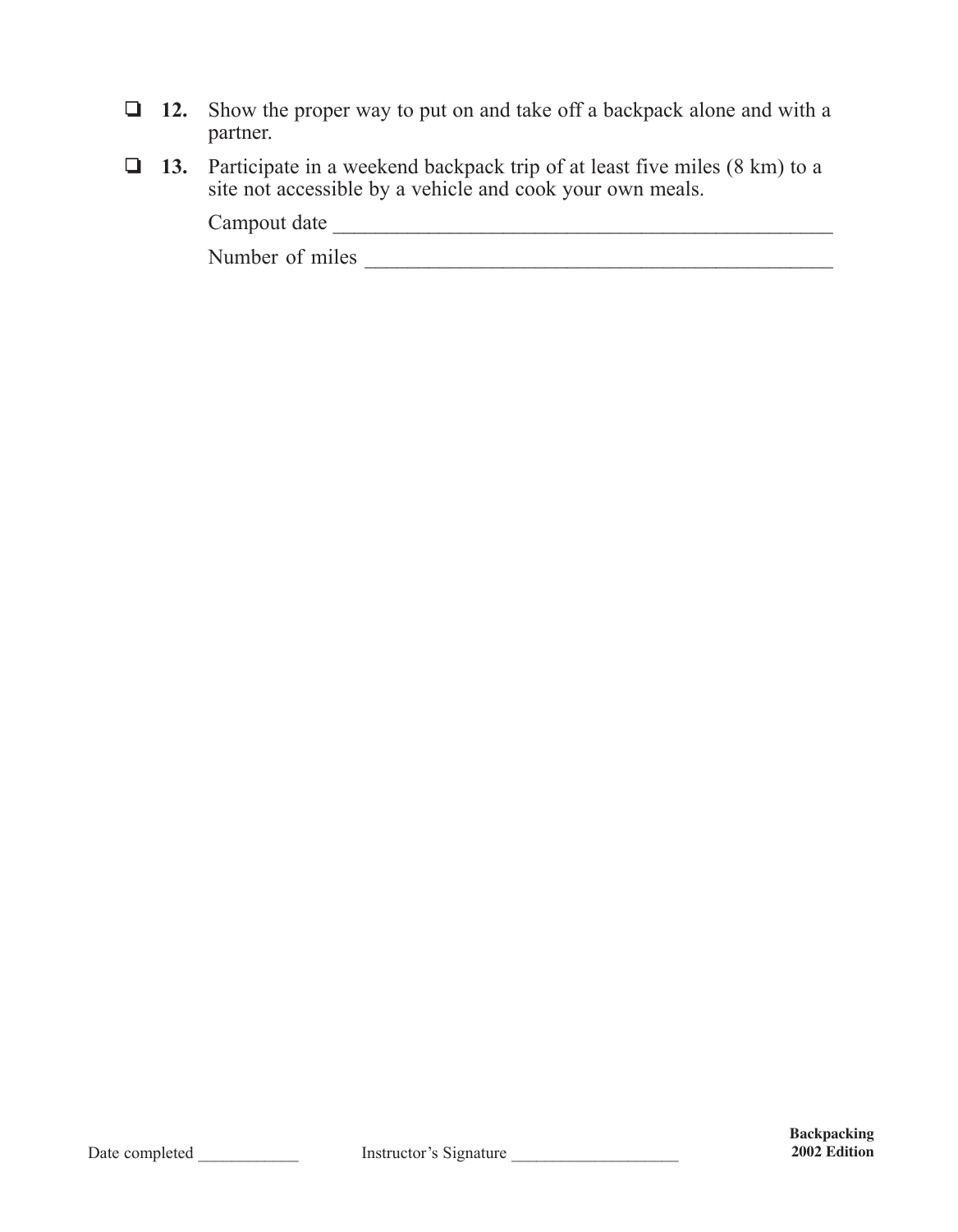## **Backpacking, Chart #1**

Menu for a weekend backpack trip

| <b>Breakfast</b> | Lunch    | Supper   |
|------------------|----------|----------|
|                  |          | Friday   |
| Saturday         | Saturday | Saturday |
| Sunday           | Sunday   |          |